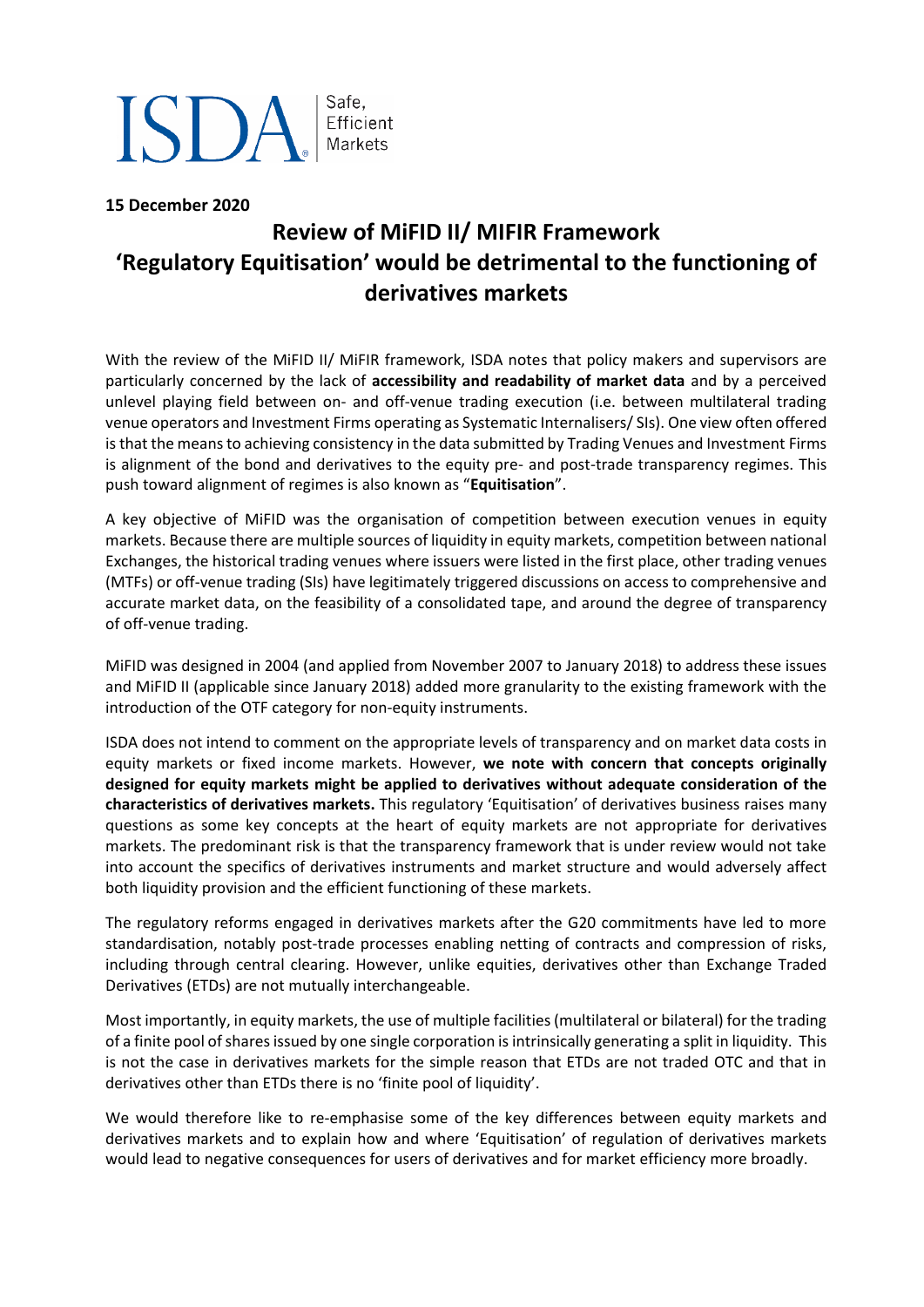### **1. The derivatives and equities market structures differ by nature**

There are three key differences between equity markets and derivatives markets:

- The nature of the instruments traded
- The nature of the liquidity
- The market structures used for trading

#### **1.1. The nature of the instruments traded**

Equities (Shares), as funding instruments for corporates, are fungible:

- the same share issued by a single company can be executed either on an exchange, on an MTF, on an SI or purely OTC / off-venue;
- the share represents the value of the issuer and the investor owns a part of the listed company: he is a shareholder.

Transactions in equities are short dated, with settlement typically within 2 days through a Central Securities Depository.

#### **Split of Equity liquidity can occur as a consequence of choice between different venues and justifies the existence of comparable obligations for different execution venues which provide similar services.**

The SI regime established by MiFID I in 2007 was introduced to ensure that a level playing field exists between on-and off-venue trading execution of listed shares. The regulatory tool to assure a level playing field is market transparency (pre- and post-trade transparency). **Transparency is important for the**  functioning of the cash equity markets for three reasons<sup>1</sup>:

- The constant **flow of buying and selling orders**, which contribute to the **price discovery**;
- The presence of many **different categories of investors**including retail investors who seek capital gain and therefore the best price when buying or selling;
- The co-existence of **multiple trading venues and off-venue trading**, for the execution of shares issued by a single identified issuer listed on an Exchange, which results in diverse sources of liquidity and competition in the trading of the same instrument.

**Derivatives, as hedging or exposure instruments, have no issuer and are generally not fungible<sup>2</sup> .** The fundamental differences between equities and derivatives are twofold:

- **The concept of 'Issuer' seeking long-term funding through capital does not exist in derivatives**. A derivative is a bilateral contract between parties whose value is based on an agreed-upon price of underlying assets (currencies, interest rates, equities, commodities, credit). The fact that certain CDSs or Equity derivatives can be physically settled (i.e. delivery of the underlying bonds for a CDS, delivery of the underlying shares for equity derivatives) is not the result of any action from the issuer of the underlying securities to seek additional funding.
- Even standardized derivatives subject to central clearing are highly customisable.<sup>3</sup> For instance, using data from DTCC, ISDA identified 55 different reference rates for cleared fixed-to-floating IRS transactions in 2019 and 497 different tenors, with ranged from less than 3 months to over 40 years. The tenor is an important specific feature of derivatives contracts.

 $1$  Exceptions to pre-trade transparency have always been available, for instance for block trades.

<sup>&</sup>lt;sup>2</sup> At trading level, derivatives other than ETDs remain not mutually interchangeable as securities are. Post-trade processes for derivatives are capable of achieving netting of contracts and compression of risk, including through central clearing, which can serve to achieve comparable effects. However, unlike with equities, these effects are not intrinsic to the instrument, and can only be achieved for a limited universe of highly liquid derivatives and/or with the engagement of a  $3^{rd}$  party vendor offering portfolio compression services

<sup>&</sup>lt;sup>3</sup> See ISDA paper from July 2020 on [IRS-Cleared-and-Customized.pdf](https://www.isda.org/a/Ly9TE/IRS-Cleared-and-Customized.pdf)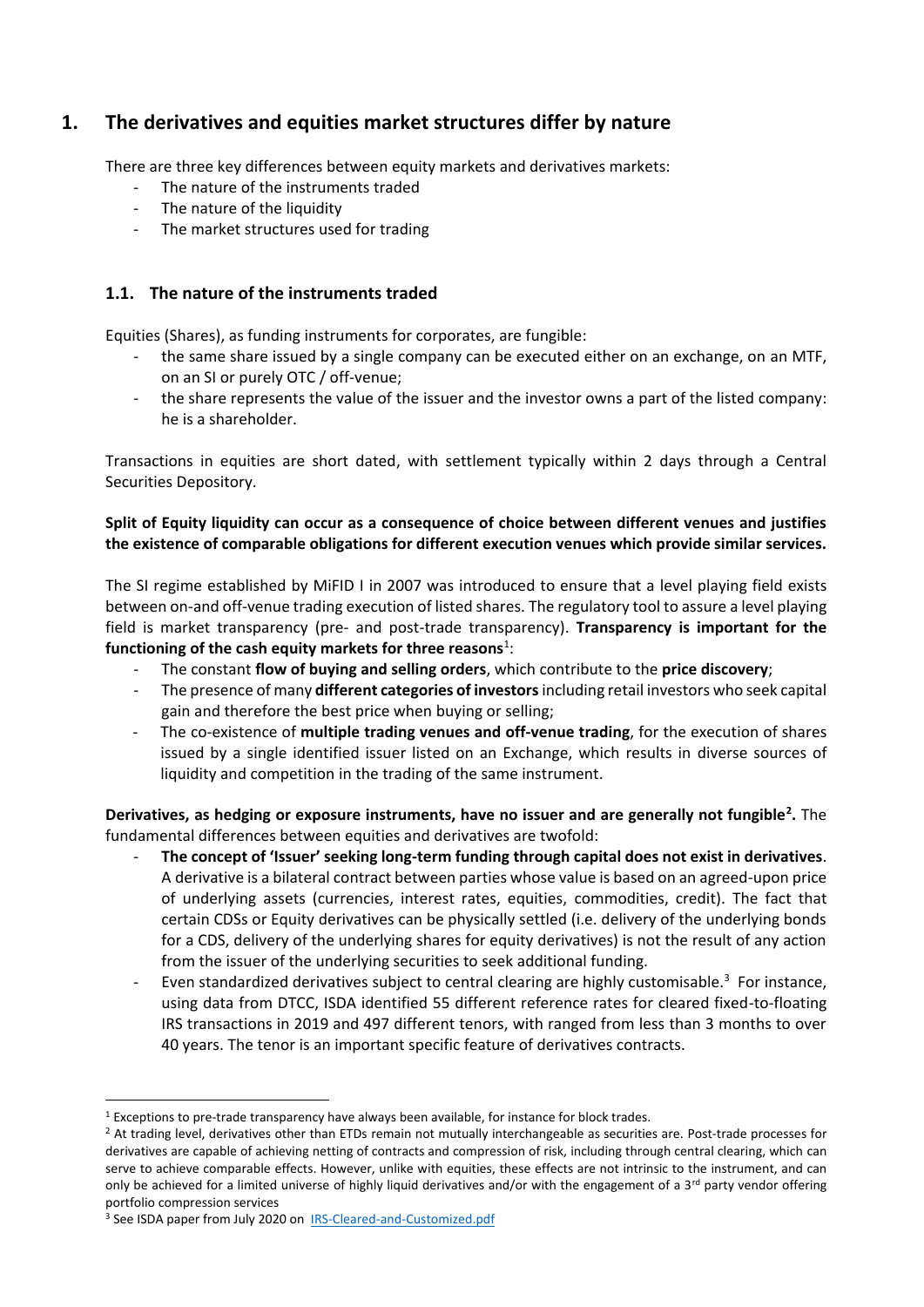#### **1.2. The nature of the liquidity**

The nature of "liquidity" in OTC derivatives markets is different from equity markets.

- o The fact that similar derivatives contracts are traded through different trading protocols, on- or off-venue, does not mean that there is a fragmentation or split in liquidity for the simple reason that **the liquidity does not depend upon the availability of a finite pool of securities issued by a single company**.
- o Credit institutions/ Investment Firms can offer **derivatives on the same underlying asset without any limitation and under different contractual conditions** (settlement, maturity …).
- $\circ$  As bilateral derivatives contracts entailing mutual obligations, often running over long periods, result from transactions, a key factor in sourcing liquidity is the bilateral contractual trading relationships in place between parties (for instance under ISDA documentation) and which apply whether a transaction is entered into on or off venue.

In derivatives, the liquidity depends upon the ability of market makers to offer hedges at any time whereas in equity markets it very much depends on the continuous flow of buying and selling orders from investors.

#### **1.3. The difference in market structures**

**For equities, the co-existence of SIs and TVs as eligible venues under the Share Trading Obligation has necessitated the application of aligned transparency rules**, which are nonetheless tailored to reflect the distinct role of the different execution venues.

#### **For derivatives, the dynamics between TVs and SIs are different.**

- Market-makers and liquidity providers are always the source of liquidity in derivatives available to trade on venue, as well as for liquidity off-venue.
- Many bespoke instruments are, by nature, executed exclusively off-venue and, by nature again, are not available on TVs.
- In terms of transparency, for instruments that are traded on a trading venue (TOTV):
	- o post-trade transparency obligations apply to all Trading Venues (TV) and all Investment Firms, not just those acting as SI.
	- o pre-trade transparency requirements also apply to TVs and SIs, but for derivatives is generally less used by clients, mainly because of the specific trading protocols, RFQ & voice trading, and other characteristics of the market (bespoke nature of instruments, pricing taking into account counterparty profile / risk, RFQ trading protocols including streaming of indicative or firm prices…). In other words, clients have access to pre-trade information even if there is no public pre-trade transparency.
- In derivatives markets, the Derivatives Trading Obligations (DTO) is not linked to SI, and can only be satisfied on a RM, MTF or OTF, and hence there is no necessity to apply related obligations in DTO instruments to SI.

In derivatives markets, concerns about a level playing field or comparison between Trading Venues and Investment Firms / SIs are generally not relevant because the role of SIs as part of the broader market structure differs from cash equities. In derivatives markets, trading venues are market operators whereas SIs are market participants.

It is important to emphasise the key role of liquidity providers such as SIs in derivatives markets. As noted above, derivatives transactions result in bilateral contracts (including, for cleared products, with a CCP) which can be long dated. In order for derivatives markets to operate, market participants must stand willing to act as market makers, and in doing so commit their balance sheet to offer liquidity. In so doing, market makers are exposed to market / hedging risk, whether trading on- or off-venue. Trading venues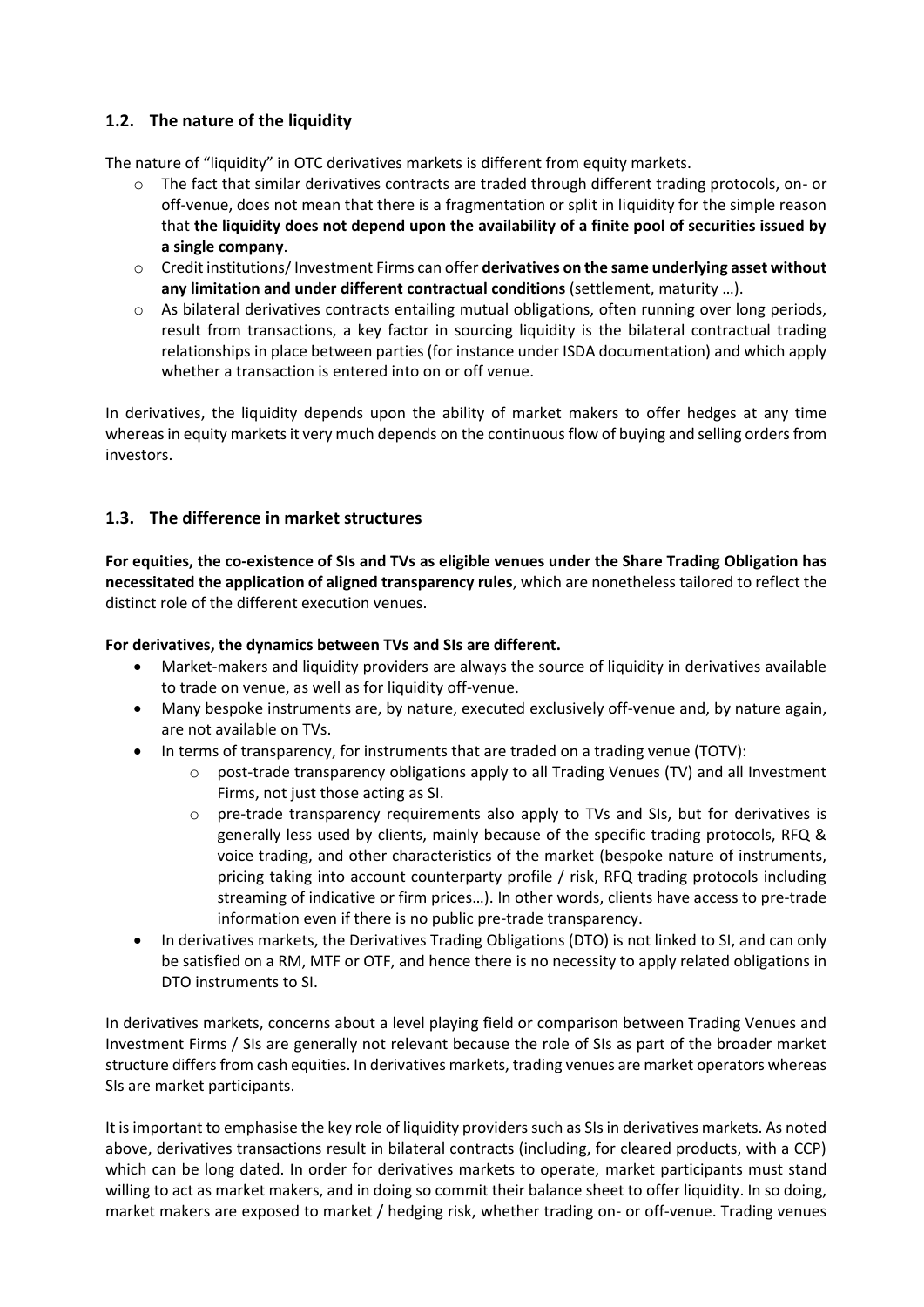are not exposed to these risks. Hence it is vital that market makers (whether or not operating as an SI) are not subjected to requirements that would expose them to undue risk.

**ISDA recognises the need to bring more transparency to on- and off-venue trading execution but is calling for a specific transparency regime for derivatives, instead of "Equitisation".**

### **2. The different purposes of transparency for equity and in derivatives markets**

|                                            | <b>Equity</b>                                        | <b>Exchange traded</b><br>derivatives                | <b>OTC</b> derivatives                                                                                              |
|--------------------------------------------|------------------------------------------------------|------------------------------------------------------|---------------------------------------------------------------------------------------------------------------------|
| <b>Standardisation</b>                     | Standardised                                         | Standardised                                         | Customised / bespoke                                                                                                |
| <b>Fungibility</b>                         | Fungible                                             | Fungible                                             | Not fungible                                                                                                        |
| Liquidity                                  | Liquid                                               | Liquid                                               | Less liquid                                                                                                         |
| Counterparty<br>credit risk                | No.<br>(on Exchange)                                 | No.<br>(on Exchange)                                 | Yes, although the most liquid IRS &<br>Index CDS instruments are centrally<br>cleaned <sup>4</sup>                  |
| Trading systems /<br>protocols             | Order book, RFQ &<br>Voice                           | Order book &<br>Voice                                | Mostly RFQ & Voice, limited order<br>book                                                                           |
| <b>Pre-Trade</b><br><b>Transparency</b>    | Price formation via<br>visibility on orders          | Price formation via<br>visibility on orders          | Limited                                                                                                             |
| <b>Transparency</b><br>allowing comparison | Yes because<br>multiple trades on<br>same instrument | Yes because multiple<br>trades on same<br>instrument | Limited because infinite number of<br>custom instruments with specific<br>pricing depending on counterparty<br>risk |
| Other sources of<br>price information      |                                                      |                                                      | Indicative or firms streamed prices,<br>RFQs themselves, to multiple<br>liquidity providers                         |

The table below summarises the concepts discussed in this section.

#### **Pre-trade transparency and price formation for liquid and fungible instruments**

The purpose of pre-trade transparency is to give investors access to information on current orders and executable quotes before the trade is executed, in order to aid with price formation and help investment firms/ banks to provide best execution. This is an important concept for fungible instruments traded on pre-trade transparent venues.

#### **End-users of OTC derivatives are not asking for public pre-trade transparency because they are getting pre-trade information through other channels**

The MiFIR transparency regime for derivatives takes the equity model as a conceptual basis and is not adapted to the variety of derivative contracts and the bespoke intrinsic nature of OTC derivatives:

- Pre-trade transparency on derivatives is different in nature because **a majority of derivatives markets do not operate with direct interaction between buying and selling orders**;
- **Most OTC derivatives instruments are bespoke**. The fact that derivative contracts with significant differences may share the same ISIN code, while contracts with similar ISIN concluded over several days are not linked, is a strong evidence of this problem<sup>5</sup>. The price of a derivative

<sup>4</sup> Central clearing does not remove counterparty credit risk, but transfers the exposure from multiple counterparties to a single relationship with the CCP or Clearing Member, which must still be risk managed for the life of the contract. BIS statistics show that, at the end of 2019, 77% of IRS and 56% of CDS are centrally cleared.

<sup>&</sup>lt;sup>5</sup> Some attributes that are price forming are not included in ISINs for certain OTC derivatives instruments, leading to the same ISIN being used for different instruments. For example, 'Effective Date' is not a required attribute for an Interest Rate Swap. Therefore a 5 year swap traded today will have the same ISIN as a 1 year forward starting 4 year swap also traded today with the same attributes; these are different instruments and therefore priced differently despite having the same ISIN.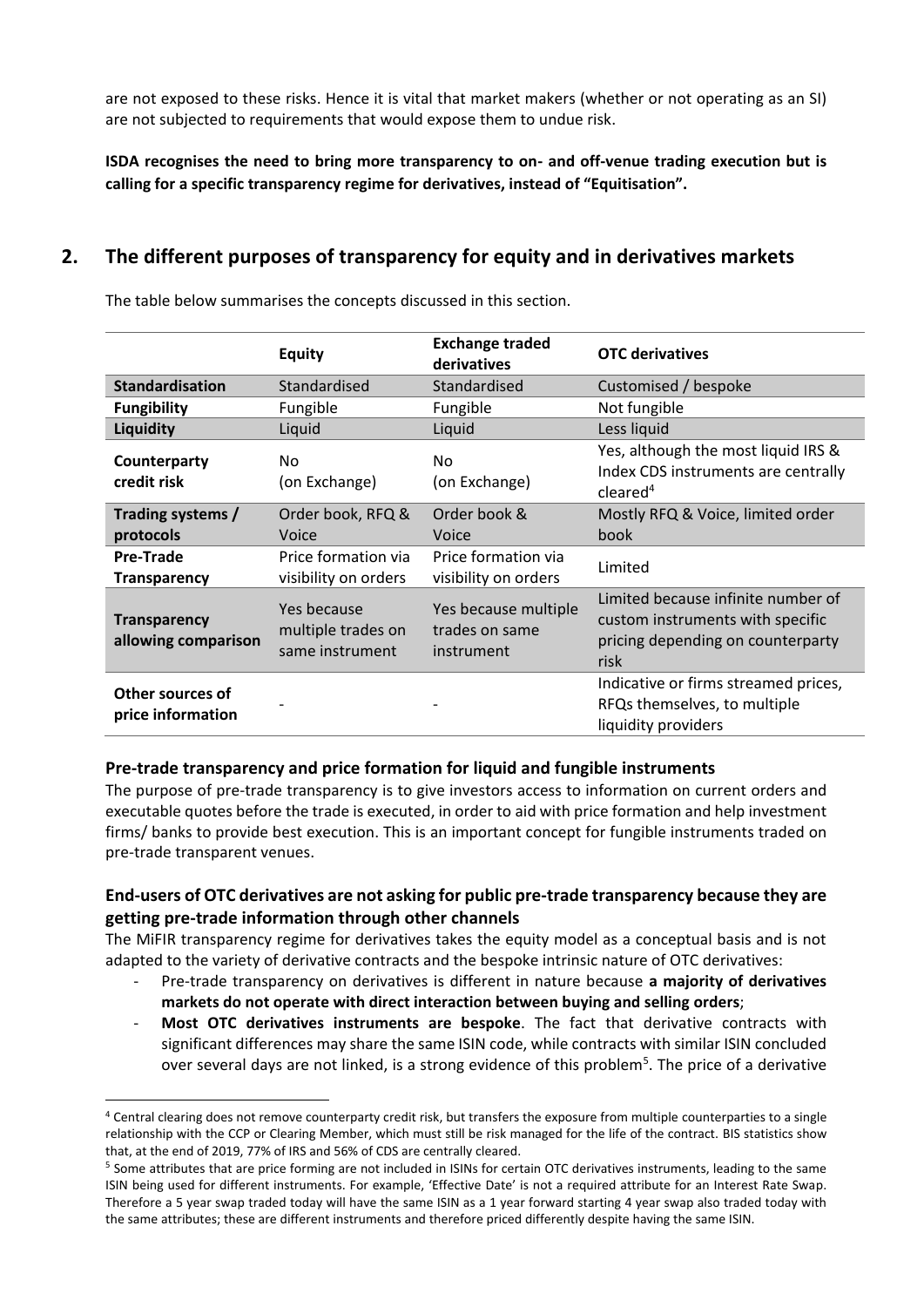contract is determined by the components of the derivative on a more granular basis than the ISIN-basis and by the credit quality of the counterparty. The instrument identification system is in itself preventing appropriate transparency. Therefore, pre-trade transparency on OTC derivatives does not always bring relevant information to the market as even for OTC derivatives with the same ISIN, prices are non-comparable.

#### **MiFIR Pre-Trade Transparency**

**MIFIR has introduced a harmonised pre-trade transparency regime for certain financial instruments traded on a trading venue, including derivatives**. According to MIFIR article 8, trading venues should publish information about current bid and offer prices and the depth of trading interest at those prices advertised through their systems.

Article 9 of MIFIR allows certain exemptions from the publication of pre-trade transparency data to preserve an orderly price discovery process and to allow nascent and niche markets to develop.

These exemptions are implemented through pre-trade transparency waivers for:

- 1. orders above a certain volume threshold (the large-in–scale (LIS) waiver);
- 2. indications of interest in request-for-quote (RFQ) and voice trading systems above a size specific to the instrument (SSTI);
- 3. derivatives not subject to the trading obligation and instruments classified as illiquid, regardless of their volumes (illiquid instrument (IL) waiver).

The MiFID 2 / MiFIR framework has led to a significant amount of data being made available to the market and to trading counterparties. However, **for OTC derivatives, the data does not always provide meaningful transparency or add benefits to end-users that justify the complexity and associated costs.**

- Pre-trade and post-trade information is fragmented and reported by APAs and venues in a nonstandardised format.
- It is extremely difficult for market participants to access the information reported; the standards and their deployment are sometimes unclear, e.g. reference data taxonomy, ISIN, etc.

**The appropriate response is** not the alignment between equity and derivatives markets transparency but, on the contrary, the recognition of the specifics of derivatives markets and therefore the need for **a specific transparency regime. Importantly, clients are using other sources of price information than MiFIR pre-trade transparency for OTC derivatives: for instance indicative or firm streamed prices, or simply by raising RFQs to multiple liquidity providers.**

## **3. The "Equitisation" of the transparency framework for derivatives, via the suppression of the protections for liquidity providers is a hazardous exercise for market liquidity**

**Equity OTC Derivatives Trading systems / protocols** Order books & voice RFQ & voice, limited order book **Market liquidity sources** Predominantly meeting of opposite buy and sell interests, with liquidity Liquidity providers, taking positions and committing their balance sheet

The table below summarises the concepts discussed in this section.